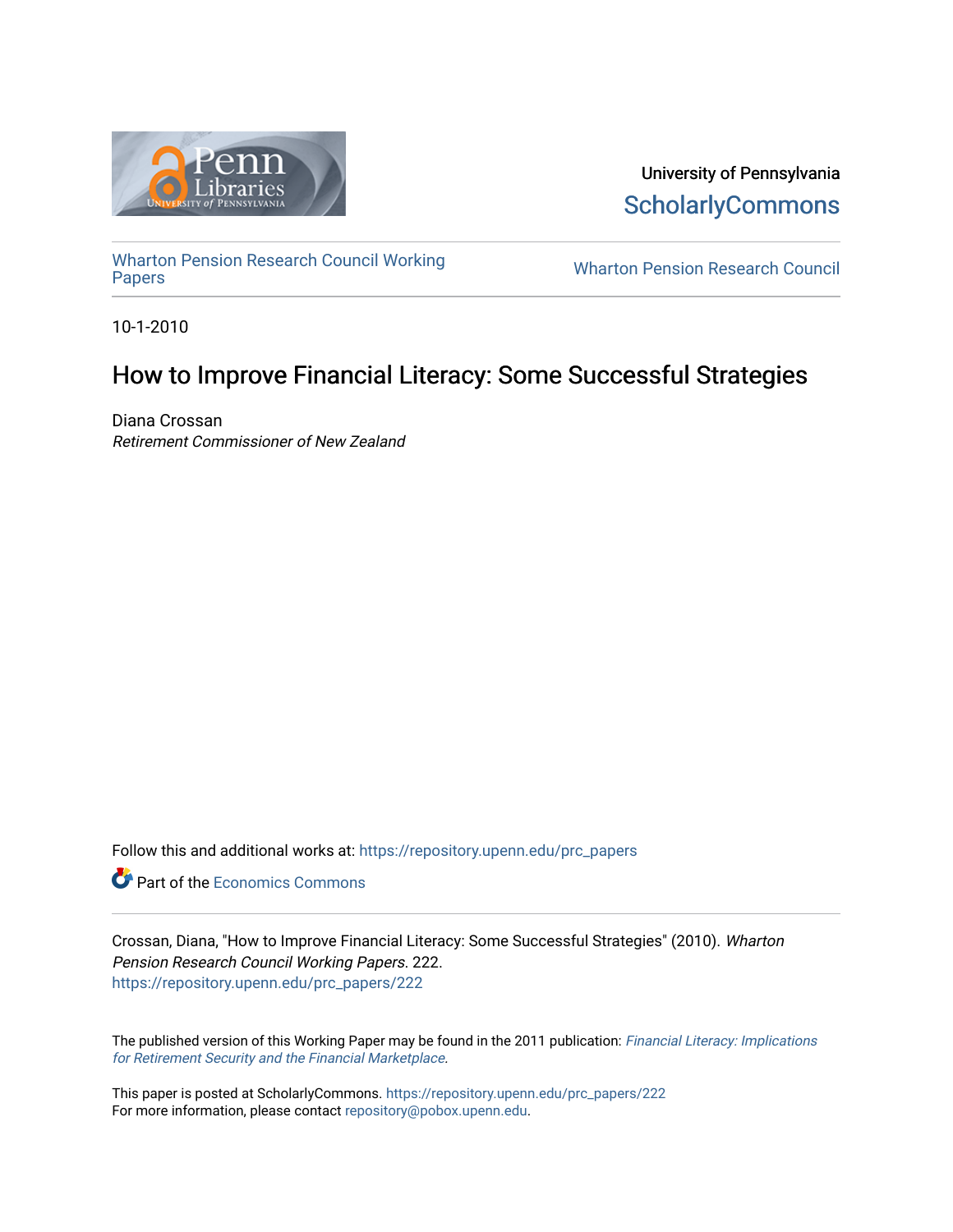# **Abstract**

In New Zealand, the connection between financial literacy and security in retirement is well accepted, based on the understanding that people need to have the confidence and ability to make informed and lasting decisions about their personal finances throughout their lives. This chapter presents five strategies that are having some success in lifting New Zealanders' financial literacy and the common elements that connect them. The chapter finishes with a discussion of the importance of monitoring and evaluation while noting the inherent difficulties in proving a causal link from financial education to greater financial literacy to improved financial well-being.

# **Disciplines**

Economics

# **Comments**

The published version of this Working Paper may be found in the 2011 publication: [Financial Literacy:](http://pensionresearchcouncil.wharton.upenn.edu/publications/books/financial-literacy-implications-for-retirement-security-and-the-financial-marketplace/) [Implications for Retirement Security and the Financial Marketplace](http://pensionresearchcouncil.wharton.upenn.edu/publications/books/financial-literacy-implications-for-retirement-security-and-the-financial-marketplace/).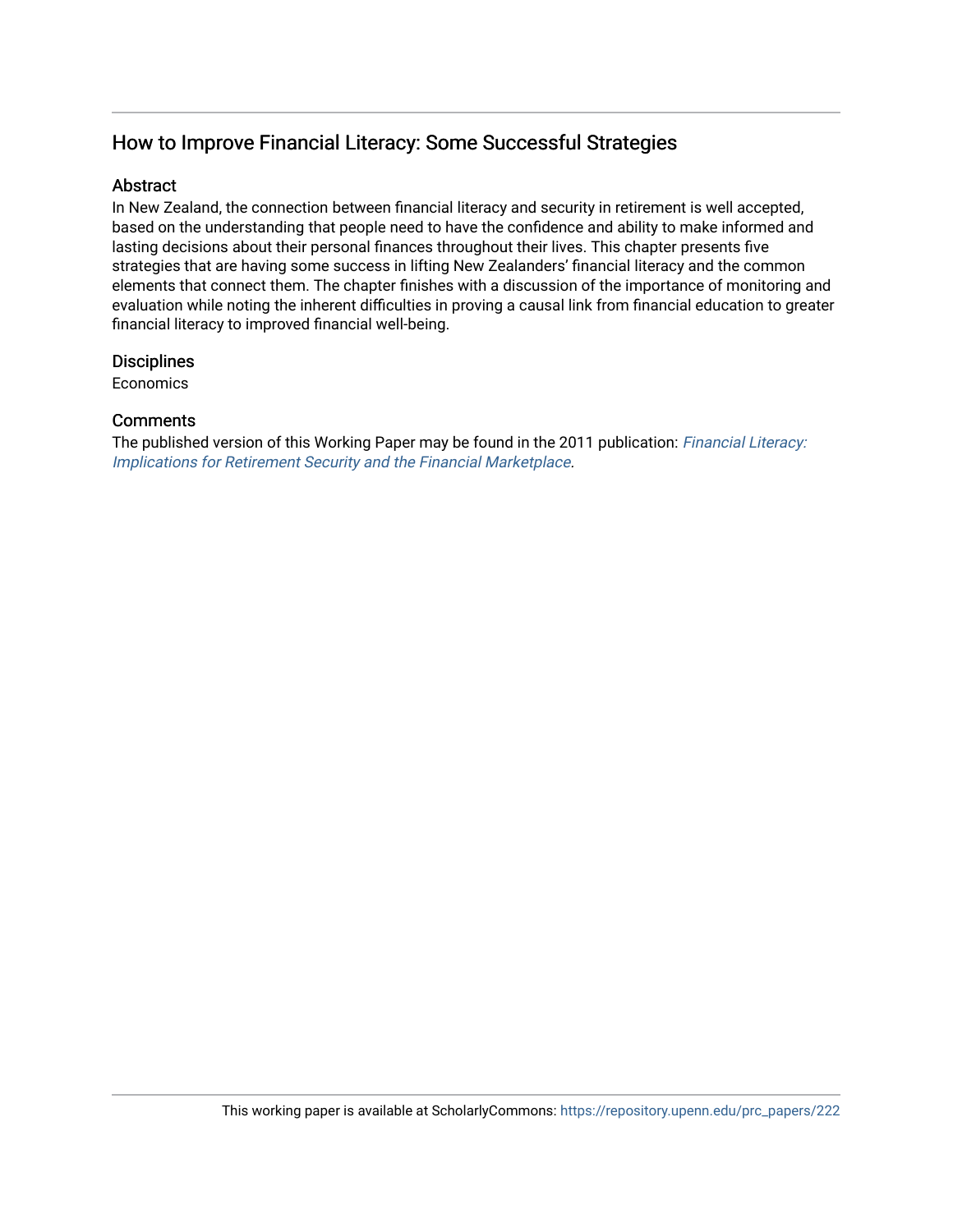# Financial Literacy: Implications for Retirement Security and the Financial Marketplace

EDITED BY

Olivia S. Mitchell and Annamaria Lusardi

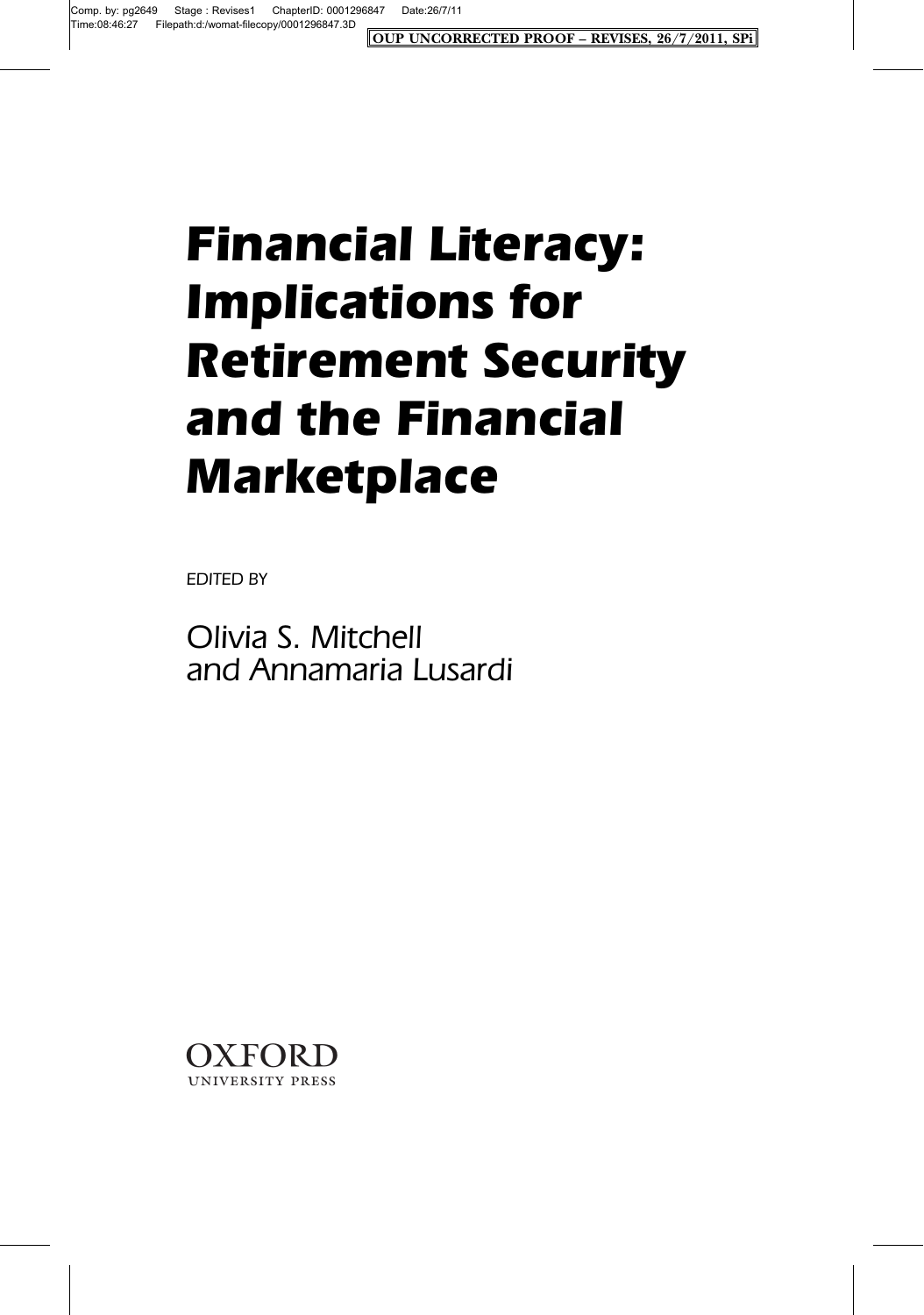# **)XFORD**

Great Clarendon Street, Oxford OX2 6DP Oxford University Press is a department of the University of Oxford. It furthers the University's objective of excellence in research, scholarship, and education by publishing worldwide in

Oxford New York

Auckland Cape Town Dar es Salaam Hong Kong Karachi Kuala Lumpur Madrid Melbourne Mexico City Nairobi New Delhi Shanghai Taipei Toronto With offices in

Argentina Austria Brazil Chile Czech Republic France Greece Guatemala Hungary Italy Japan Poland Portugal Singapore South Korea Switzerland Thailand Turkey Ukraine Vietnam

Oxford is a registered trade mark of Oxford University Press in the UK and in certain other countries

> Published in the United States by Oxford University Press Inc., New York

 $\oslash$  Pension Research Council, The Wharton School, University of Pennsylania, 2011

The moral rights of the author have been asserted Database right Oxford University Press (maker)

First published 2011

All rights reserved. No part of this publication may be reproduced, stored in a retrieval system, or transmitted, in any form or by any means, without the prior permission in writing of Oxford University Press, or as expressly permitted by law, or under terms agreed with the appropriate reprographics rights organization. Enquiries concerning reproduction outside the scope of the above should be sent to the Rights Department, Oxford University Press, at the address above

You must not circulate this book in any other binding or cover and you must impose the same condition on any acquirer

British Library Cataloguing in Publication Data

Data available

Library of Congress Cataloging in Publication Data Data available

Typeset by SPI Publisher Services, Pondicherry, India Printed in Great Britain on acid-free paper by MPG Books Group, Bodmin and King's Lynn

ISBN 978–0–19–969681–9

1 3 5 7 9 10 8 6 4 2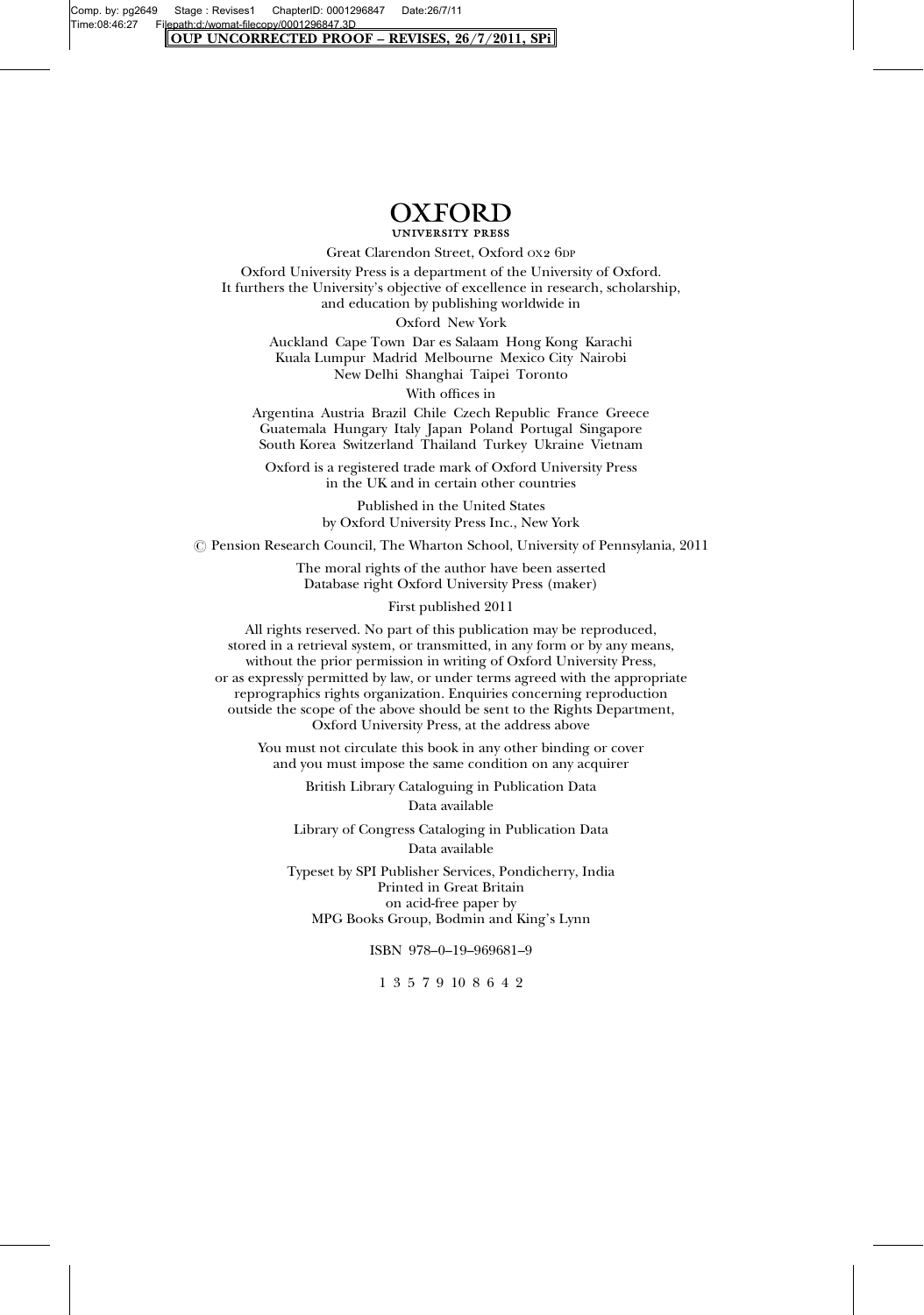OUP UNCORRECTED PROOF – REVISES, 26/7/2011, SPi

# Contents

| List of Figures<br>List of Tables<br><b>Notes on Contributors</b><br>Abbreviations |                                                                                                                                                | ix<br>X<br>xiii<br>xix |
|------------------------------------------------------------------------------------|------------------------------------------------------------------------------------------------------------------------------------------------|------------------------|
|                                                                                    | 1. The Outlook for Financial Literacy<br>Annamaria Lusardi and Olivia S. Mitchell                                                              | 1                      |
|                                                                                    | <b>Part I. Financial Literacy and Financial</b><br><b>Decision-Making</b>                                                                      |                        |
|                                                                                    | 2. Financial Literacy and Planning: Implications for<br><b>Retirement Well-being</b><br>Annamaria Lusardi and Olivia S. Mitchell               | 17                     |
|                                                                                    | 3. Pension Plan Distributions: The Importance of<br><b>Financial Literacy</b><br>Robert L. Clark, Melinda S. Morrill, and Steven G. Allen      | 40                     |
|                                                                                    | 4. Financial Literacy and 401(k) Loans<br>Stephen P. Utkus and Jean A. Young                                                                   | 59                     |
|                                                                                    | 5. Financial Illiteracy and Stock Market Participation:<br>Evidence from the RAND American Life Panel<br>Joanne Yoong                          | 76                     |
|                                                                                    | <b>Part II. Evaluating Financial Literacy Interventions</b>                                                                                    |                        |
|                                                                                    | 6. Fees, Framing, and Financial Literacy in the Choice<br>of Pension Manager<br>Justine Hastings, Olivia S. Mitchell, and Eric Chyn            | 101                    |
|                                                                                    | 7. Investor Knowledge and Experience with Investment<br><b>Advisers and Broker-Dealers</b><br>Angela A. Hung, Noreen Clancy, and Jeff Dominitz | 116                    |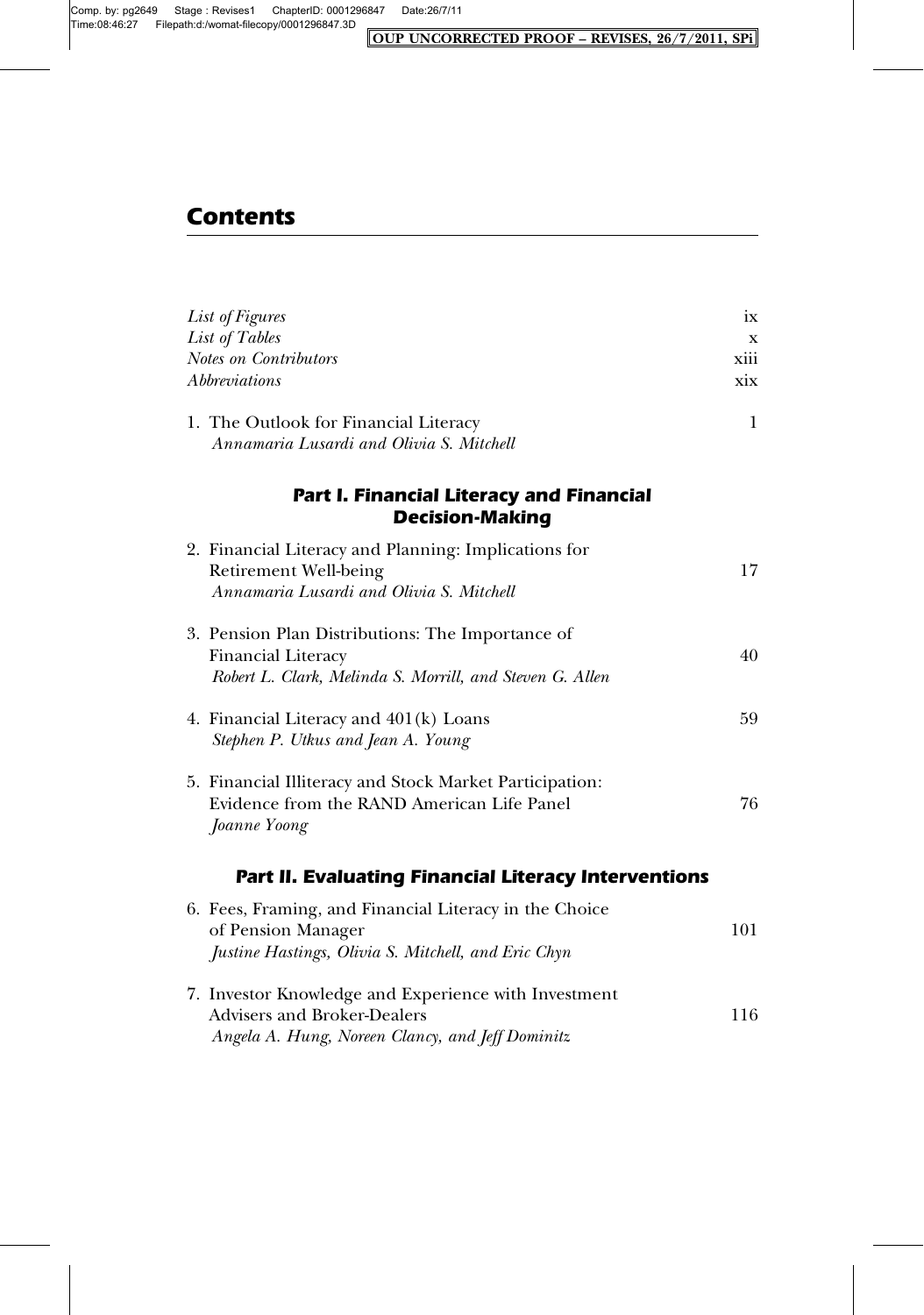#### viii Contents

|              | 8. Pecuniary Mistakes? Payday Borrowing by Credit<br><b>Union Members</b><br>Susan P. Carter, Paige M. Skiba, and Jeremy Tobacman                                                   | 145        |
|--------------|-------------------------------------------------------------------------------------------------------------------------------------------------------------------------------------|------------|
|              | 9. Annuities, Financial Literacy, and Information Overload<br>Julie Agnew and Lisa Szykman                                                                                          | 158        |
|              | <b>Part III. Shaping the Financial Literacy Environment</b>                                                                                                                         |            |
|              | 10. Financial Counseling, Financial Literacy,<br>and Household Decision-Making<br>Sumit Agarwal, Gene Amromin, Itzhak Ben-David, Souphala<br>Chomsisengphet, and Douglas D. Evanoff | 181        |
|              | 11. Time Perception and Retirement Saving: Lessons<br>from Behavioral Decision Research<br>Gal Zauberman and B. Kyu Kim                                                             | 206        |
|              | 12. Making Savers Winners: An Overview of Prize-Linked<br><b>Saving Products</b><br>Melissa S. Kearney, Peter Tufano, Jonathan Guryan, and Erik Hurst                               | 218        |
|              | 13. How to Improve Financial Literacy: Some Successful Strategies<br>Diana Crossan                                                                                                  | 241        |
|              | 14. Bringing Financial Literacy and Education to Low- and<br>Middle-Income Countries<br>Robert Holzmann                                                                             | 255        |
|              | 15. Improving Financial Literacy: The Role of Nonprofit Providers<br>J. Michael Collins                                                                                             | 268        |
| <i>Index</i> | End Pages                                                                                                                                                                           | 288<br>293 |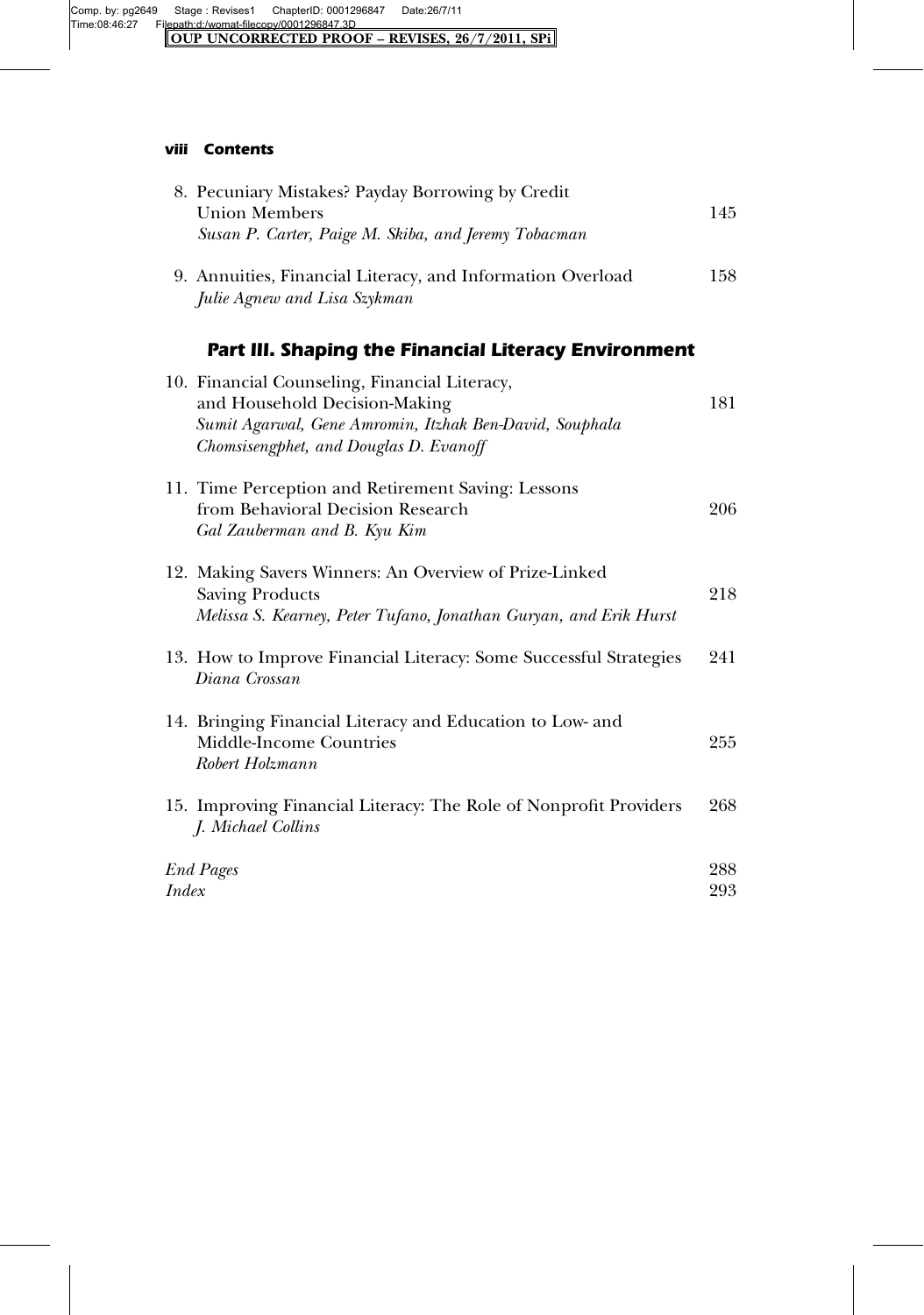# Chapter 13

# How to Improve Financial Literacy: Some Successful Strategies

Diana Crossan

Initiatives to improve New Zealanders' financial literacy have been gathering pace over the last decade. This chapter discusses five strategies which are delivering some successes. The first two—the development of a national strategy for financial literacy and the pursuit of public–private partnerships—underpin New Zealand's approach to financial education. The next two—the choice of a website supported by ongoing promotion as a fundamental tool for lifting financial literacy and the integration of financial education into schools and tertiary education—illustrate specific strategies. The fifth, reaching New Zealand's indigenous Māori population, is a strategy under development. However, a program developed with one Maori tribe offers some directions for a wider approach.

These and other developments in financial literacy are being tracked over time, with regular monitoring. The chapter finishes with a discussion of the importance of monitoring and evaluation, while noting the inherent difficulties in proving a causal link from financial education to greater financial literacy to improved financial well-being.

# Where financial literacy fits

The connection between financial literacy and security in retirement is well accepted in New Zealand. There is an understanding that, to achieve security in retirement, people need to have the confidence and ability to make well-informed and lasting decisions about their personal finances throughout their lives. Nevertheless, financial literacy does not stand alone. As a developed nation, New Zealand also needs effective and stable government policy for retirement income and a trusted financial services sector with understandable and expert advice—which a financially educated population can then use with confidence.

New Zealand's Retirement Commission contributes to all three of these elements, which are vital to the country's retirement income framework.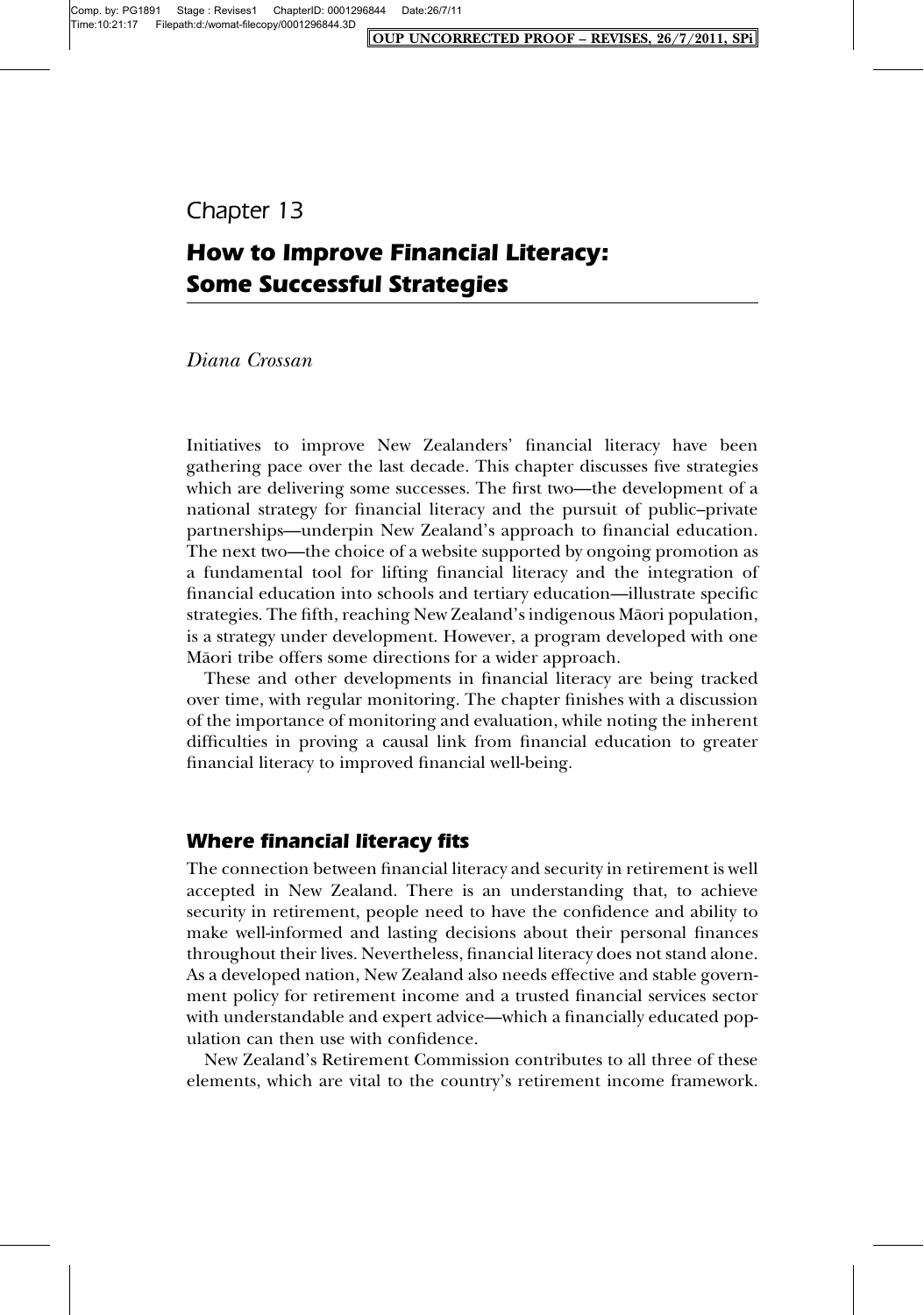Established in 1993, the Retirement Commission is a small, autonomous Crown entity. Its key activities are providing financial information, so people can prepare financially for retirement, and carrying out regular reviews of retirement income policy. The commission's role is not to increase saving directly, but to provide information so that New Zealanders can make informed decisions about their personal finances.

Most New Zealanders use some form of financial product or service, be it a bank account, mortgage, or lay-by agreement, therefore the commission's aim is to help all New Zealanders, from the age of 5 to 105, to be 'financially sorted'. New Zealand is unusual in having an independent governmentfunded agency with the main objective of promoting financial literacy. In other countries, financial education agencies often sit within larger organizations with wider market concerns, such as protection or regulation (O'Connell, 2009).

## The New Zealand context

New Zealand is an island nation comparable in size to the United Kingdom or the Philippines. It has a population of just 4.3 million people. The population is diverse and multicultural, with the indigenous Maori making up around 15 percent (Statistics New Zealand, 2010).

A number of economic and social factors have shaped the approach to lifting New Zealanders' financial literacy. As in most developed countries, retirement income is a headline issue because of the aging of the baby boomer generation. One in five New Zealanders will be over 65 by 2031. At the last official count in 2009, there were 552,600 New Zealanders over the age of 65, making up 12 percent of the population. In twenty years, this will have almost doubled to 1,071,800, or 21 percent of the population. (Statistics New Zealand, 2009).

New Zealand moved very early to provide a state-funded old age pension and the public pension still underpins the country's retirement saving system. New Zealand Superannuation, or 'NZ Super' as it is known, is a basic, flat-rate, inflation-adjusted, taxable, universal state pension. It is abated for immigrants bringing state pensions from some countries. NZ Super provides a pension which is a proportion of the average wage and is paid to people eligible on the basis of residency and age—currently set at 65 years.

As a nation, New Zealanders have a high rate of home ownership—at the last census 75 percent of 65- to 79-year-olds owned their own home (Statistics New Zealand, 2007). Home ownership is an integral part of New Zealand's retirement income platform.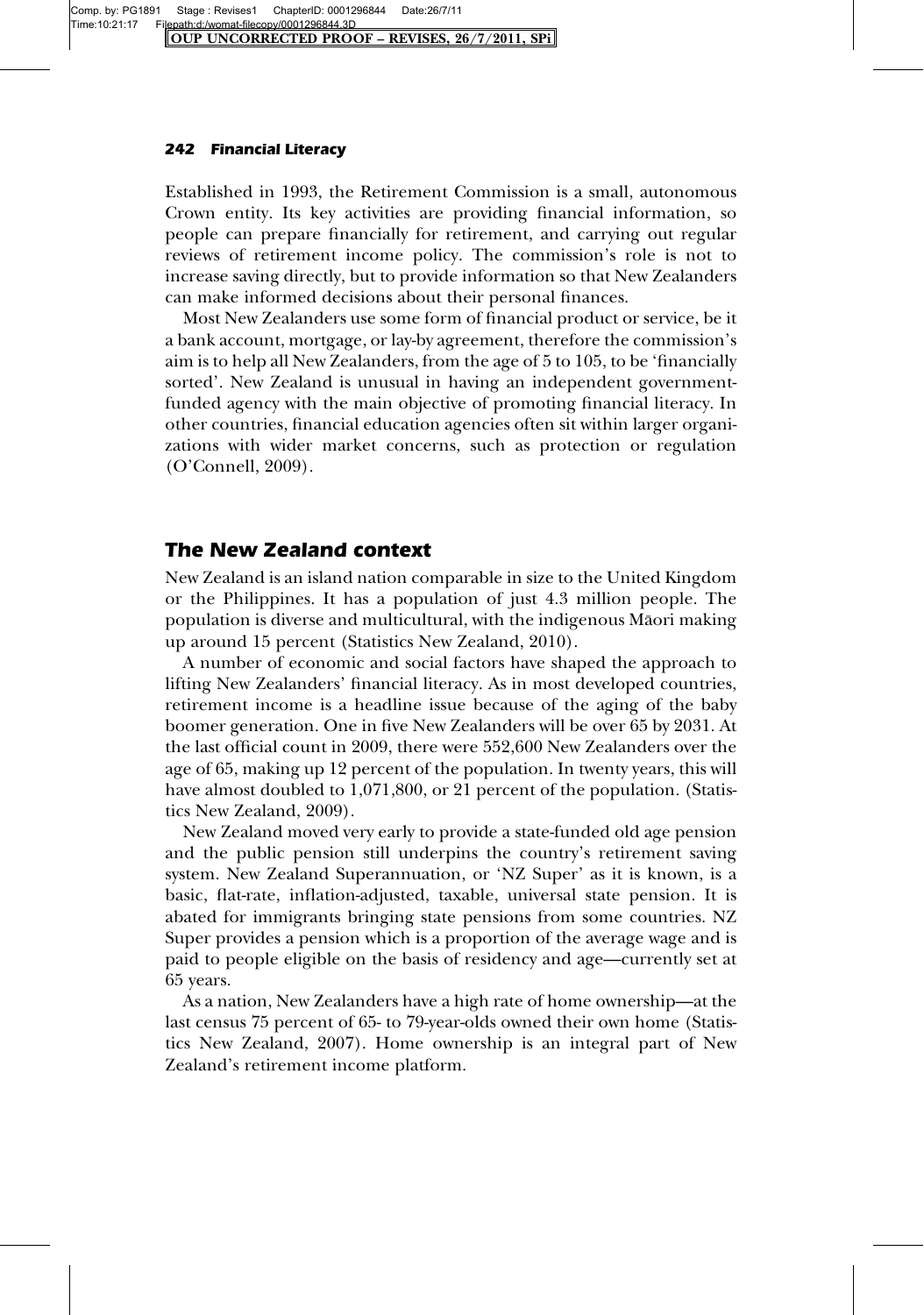In the past two years, New Zealand has also introduced a voluntary, autoenrolled workplace retirement saving plan. Called KiwiSaver, the plan includes government-funded incentives and compulsory employer contributions. Under certain circumstances, it also allows a one-off withdrawal for first-time home-buyers. Apart from KiwiSaver there are no other tax incentives attached to retirement saving. For 40 percent of New Zealanders aged over 65, NZ Super is virtually their only income, and for a further 20 percent it is their main source of income, along with other government transfers (Ministry of Social Development, 2009).

NZ Super has meant that New Zealanders are less at risk of hardship in later life than people in many other developed countries. This is important for groups that are more at risk of low or irregular earnings, such as many women (Retirement Commission, 2007).

However, managing on NZ Super alone is difficult. Most New Zealanders have some private savings. Financial Education through life will help New Zealanders prepare better financially for their retirement and help them to manage their money in retirement.

Interest in improving New Zealanders' financial literacy has increased over the last decade. This has intensified in the last three years, in part because of the collapse of several finance companies in New Zealand and the impact of the global financial crisis. Five strategies illustrate the range of approaches being taken and some of the successes to date.

# National strategy for financial literacy

Two years ago, New Zealand became one of the first countries to develop a national strategy for financial literacy. Its aim is to ensure New Zealanders are financially literate and educated to make informed financial decisions throughout their lives. The strategy identifies financial literacy as one of eight factors that enable people to achieve personal financial well-being in an increasingly complex environment. These are shown in Figure 13.1.

The strategy sets a framework for New Zealand's financial literacy initiatives with three broad directions. These are:

- developing quality: providing relevant, impartial and accessible information and education, which people understand and can connect with;
- extending delivery: identifying and filling gaps, so that financial education reaches more New Zealanders; and
- monitoring and evaluation: understanding what works and sharing best practice.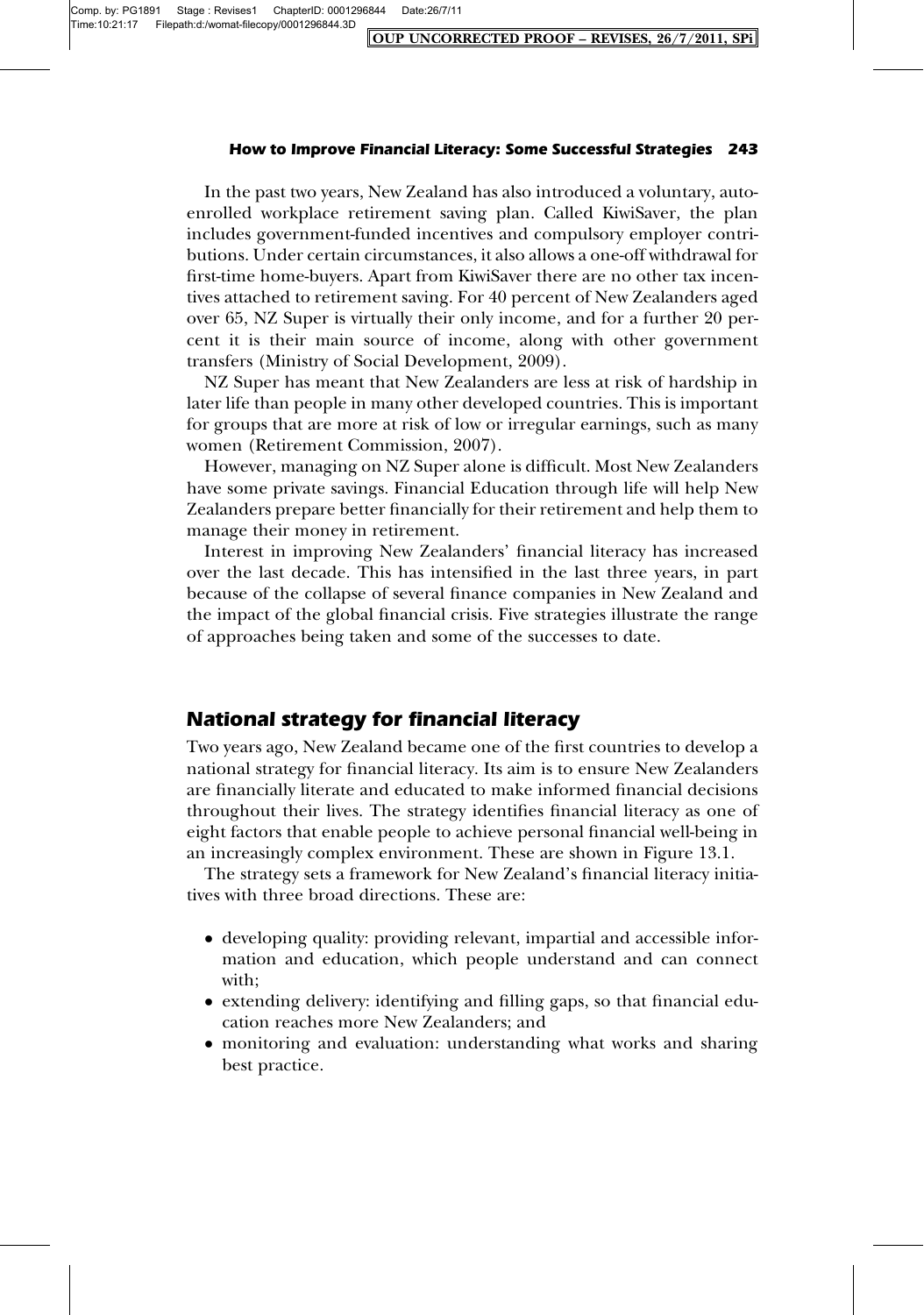

Figure 13.1 Components of personal financial well-being Source: Retirement Commission (2008).

Led by the Retirement Commission, the strategy represents a successful collaboration across the public, private, and not-for-profit sectors, with all three contributing to its development and implementation. The strategy has wide support and is overseen by an advisory committee that brings together the heads of the Reserve Bank of New Zealand; the Securities Commission; the Retirement Commission; the private sector Investment, Savings, and Insurance Association; the Ministry of Education; and the Associate Dean for Māori and Pacific Development at the University of Auckland Business School. The committee reports annually to the New Zealand Parliament and updates the Minister of Finance every six months on the strategy's progress.

# Developing public and private partnerships

The public–private collaboration of New Zealand's National Strategy for Financial Literacy makes it unusual internationally—national strategies in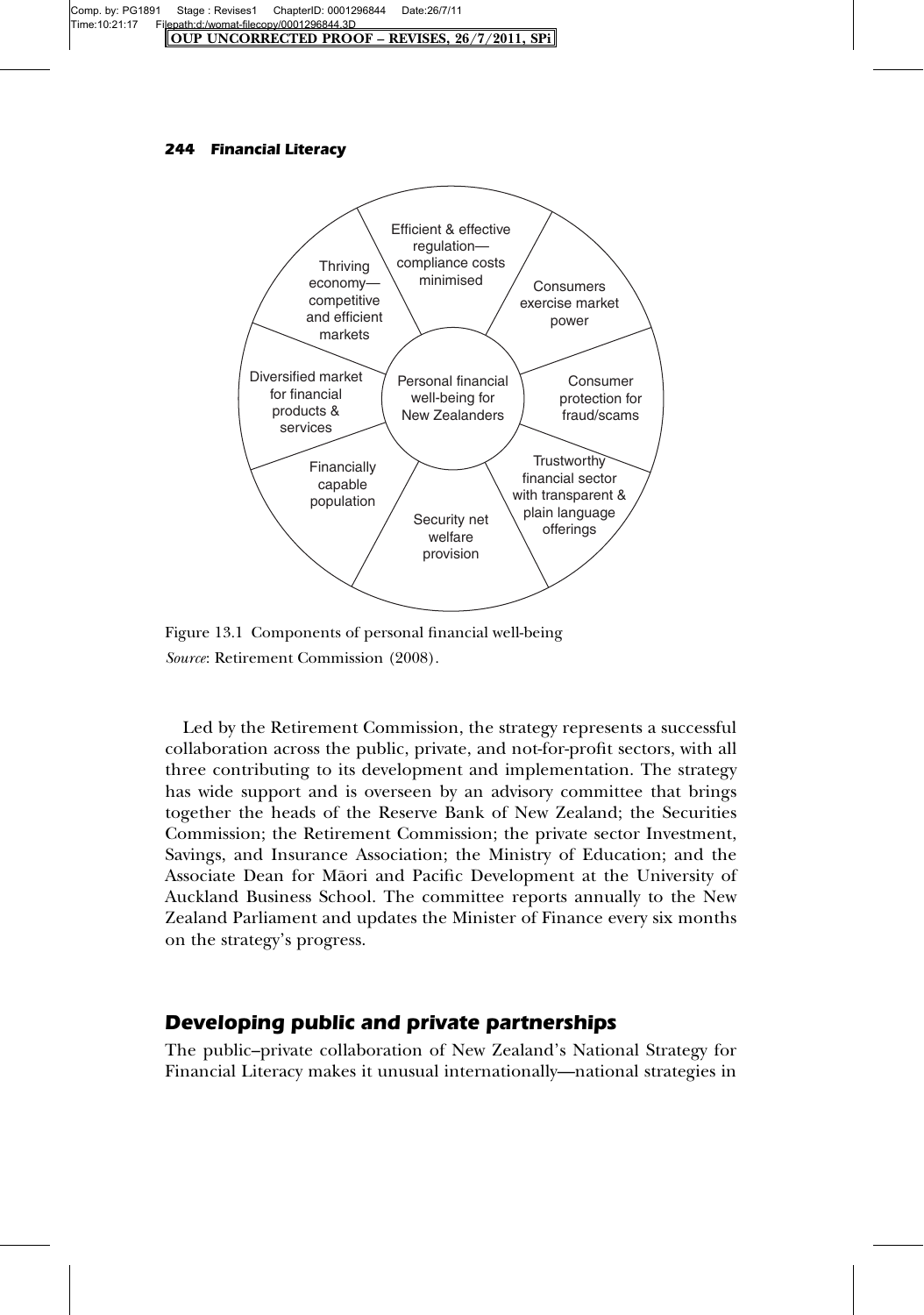other countries tend to sit within a single government agency (O'Connell, 2009). The Retirement Commission decided to work directly with the private and not-for-profit sectors, so that the resulting strategy would deliver benefits for the wider New Zealand community. This approach required an understanding of the needs of different organizations within those sectors, and a full stakeholder management and communication strategy. The partnership approach extends beyond the national strategy and is reflected in many of the initiatives taking place under its umbrella. This means financial education is becoming the concern of many, with roots in different parts of the community, rather than remaining the responsibility of government.

There are a number of examples where this is producing benefits for the country. For instance, New Zealand is one of the few countries to have carried out a national survey of adult financial knowledge. With financial support from a major bank, this survey has been conducted twice since 2005. Furthermore, a national financial literacy summit, led every two years by the Retirement Commission, is partially funded by the country's banks and financial services companies, and several government agencies. Privatesector funding has also been secured to transform the website that hosts the national strategy into a focal point for sharing information on financial literacy. The main New Zealand banks also contributed funding to a pilot program in 2008, which led to personal financial education being integrated into the national school curriculum. This initiative is described below in more detail. In the not-for-profit sector, a bank has helped to introduce a personal financial management module to a nationwide parenting education program, giving families the tools they need to make informed decisions about their budgets and spending habits. This program combines the bank's financial expertise with the parenting education experience of the nongovernment organization (NGO).

At first, the Retirement Commission actively sought public–private partnerships for many of its activities, including individual programs, as well as national initiatives. As this approach has matured, the private sector is also now approaching the government and NGOs to develop partnerships.

# Developing the 'sorted' approach

When the Retirement Commission was set up in 1993, its focus was on developing a public education program that would deliver independent and impartial information on financial planning for retirement. This program succeeded in reaching many New Zealanders. Yet, the 'Save for retirement' message did not resonate with the young or those with a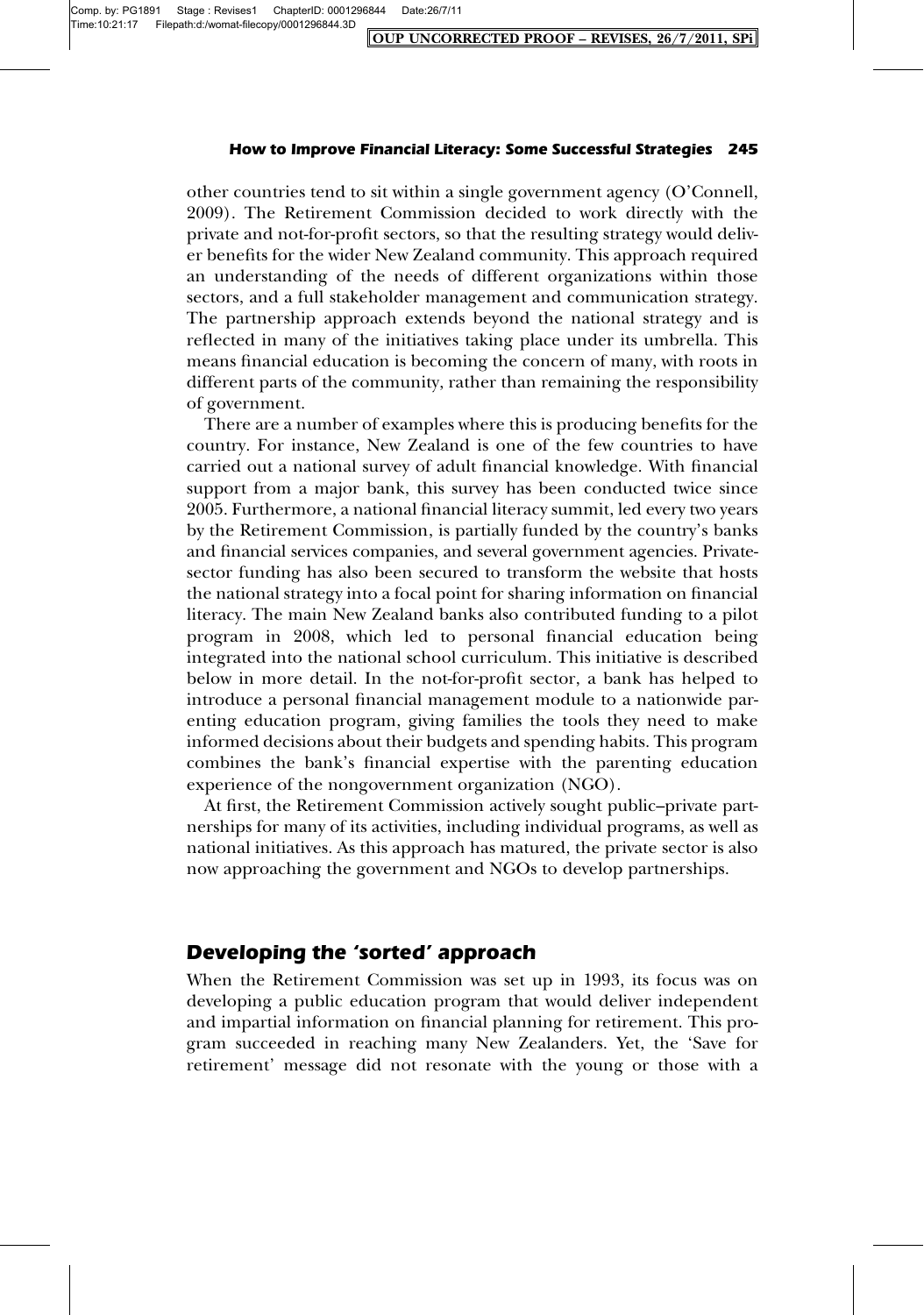discretionary income. Research showed the program was mainly attracting people who were already doing some saving for retirement.

Accordingly, in 2000 the commission decided to shift the program's focus from financial planning for retirement to financial skills for life and concentrate on the information needs of three broad target audiences young people, families and households, and people at work. A new brand for the program was developed to take the emphasis off the 'R' word (retirement) and attract previously hard-to-reach audiences. The result was the Sorted brand and website, http://www.sorted.org.nz (New Zealanders use the term 'sorted' to mean 'prepared' or 'organized'). The new program not only broke from the past, but it marked a shift away from traditional print resources to web-based delivery at a time when the internet was still in its adolescence.

Today, one in three New Zealanders has used the Sorted website or its associated resources, and one in four has done so in the last twelve months (Retirement Commission, 2009). The majority of users say they will take some action with their personal finances as a result, with financial planning and budgeting the most common types of action planned (The Nielsen Company, 2009a). Since its launch, Sorted has grown from a site about saving and managing debt (with a limited set of calculators) to one focused on a wide range of financial topics, with more than forty interactive tools. The latest additions include an insurance calculator and a 'money tracker' tool, which links to an individual's personal online bank account to help him/her see where his/her money is going. In the past year, Sorted has also moved into social media, with a presence on Facebook and Twitter and a blog. The website's content and tools are syndicated through a range of New Zealand's most popular websites and portals, including TradeMe, the New Zealand equivalent of eBay.

Despite this growing digital presence, the program has recently returned to its roots with an increased emphasis on printed booklets. This move was prompted by research showing that booklets were preferred by people with low-to-medium financial literacy and delivered the most consistent learning results (Colmar Brunton, 2008). This shift has not been at the expense of the Sorted website. Pedagogy indicates that a mix of formats, catering to a range of adult learning styles, is needed to achieve the commission's financial education aims. The current mix includes the website, booklets, seminars, social media, and short online movies.

Producing high-quality resources is only one part of the strategy. The other is drawing people to them. Delivering the Sorted message, and in particular promoting Sorted's resources, makes up a significant part of the Retirement Commission's work and budget. In the year to June 2009, three-quarters of the commission's financial education and information budget was spent on promotion, with the remainder being spent on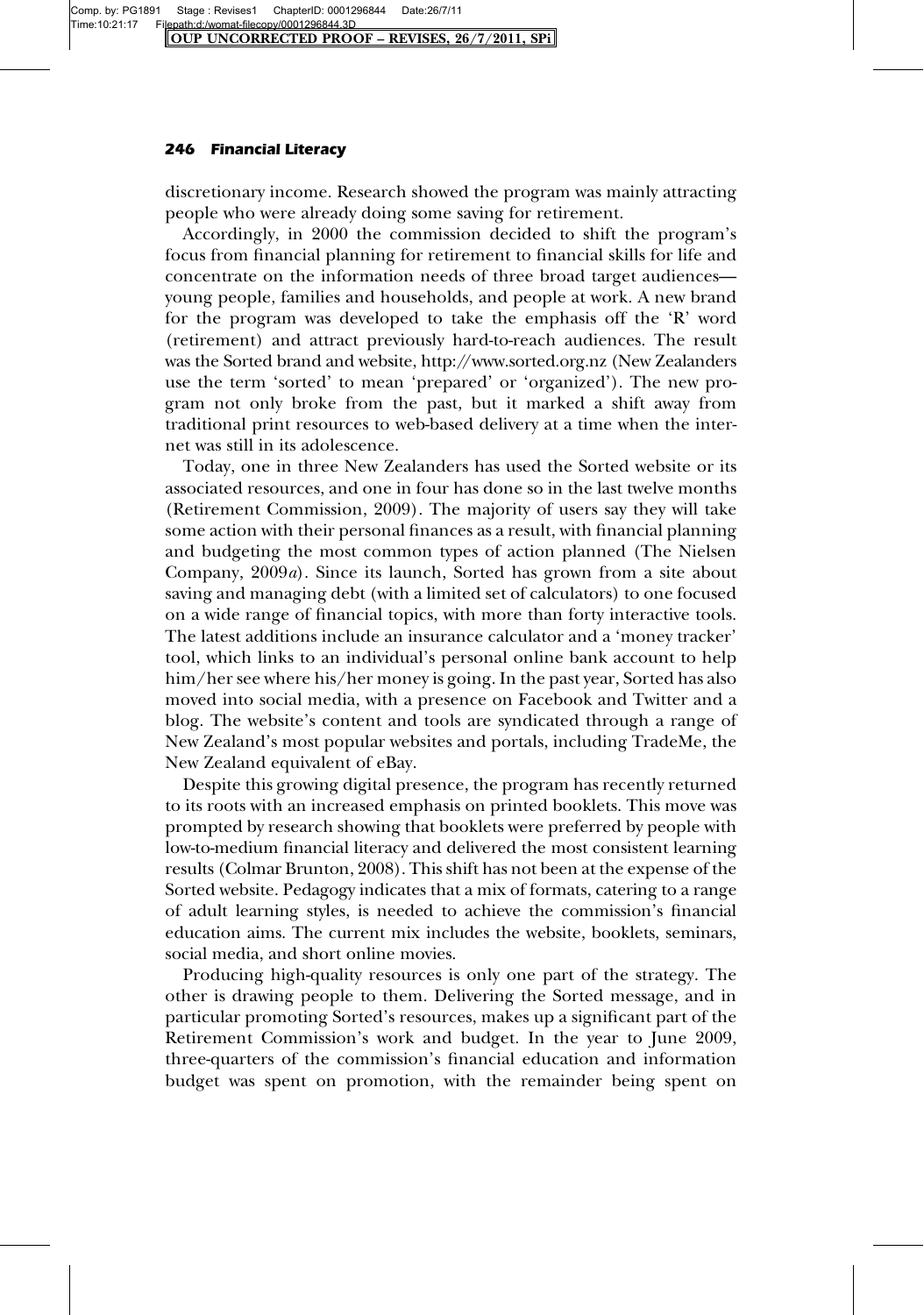operations. This continual investment in the Sorted brand—raising awareness and building trust in it—has been a major part of the strategy over the past decade. More than 80 percent of New Zealanders are now aware of the brand, and while 'sorted' is a colloquial term in general use, 40 percent associate it with helping with money matters (The Nielsen Company, 2009b). A range of media is used to keep Sorted in the front of people's minds, including online, television and print advertising, search engine marketing, and public relations. Research has shown that usage falls without this active promotion.

# Integrating financial education into schools and tertiary training

Promotion, albeit of a different sort, is a key plank in integrating financial education into New Zealand's national school curriculum and tertiary training qualifications. There are compelling reasons for ensuring every child receives financial education early in life—it is an essential literacy for the twenty-first century; children need good information early on so that they can build basic economic and financial concepts, and the financial system they deal with every day is increasingly complex.

Nevertheless, financial education tends not to be a central concern for teachers and Ministers of Education. In New Zealand, this meant providing them with evidence of the benefits of financial education over the course of five years to encourage them to make it a priority. Another important step was involving a broad range of stakeholder groups, including teacher associations and parent boards, to ensure their eventual ownership of the strategy. Key milestones in the five-year plan are shown in Figure 13.2.

The timing for developing a Personal Financial Education Framework to fit the school curriculum was ideal, as New Zealand's national curriculum was being reviewed for implementation in 2010. This meant that the Ministry of Education was able to look at how the teaching of financial literacy could contribute to achieving the outcomes set out in the curriculum's vision, principles, and values. One of the key steps in this strategy was piloting the draft framework in a mix of ten primary and secondary schools to test its effectiveness as a tool for supporting teachers. The trial was then formally evaluated and the results shared with the Ministry of Education.

The evaluation produced a number of insights and lessons to inform the wider integration of the framework into New Zealand education. These included recognition that there was a need to generate receptiveness to personal financial education; that personal financial education was a highly 'saleable' and relevant learning area; that a range of pedagogical benefits were associated with integrating personal financial education into the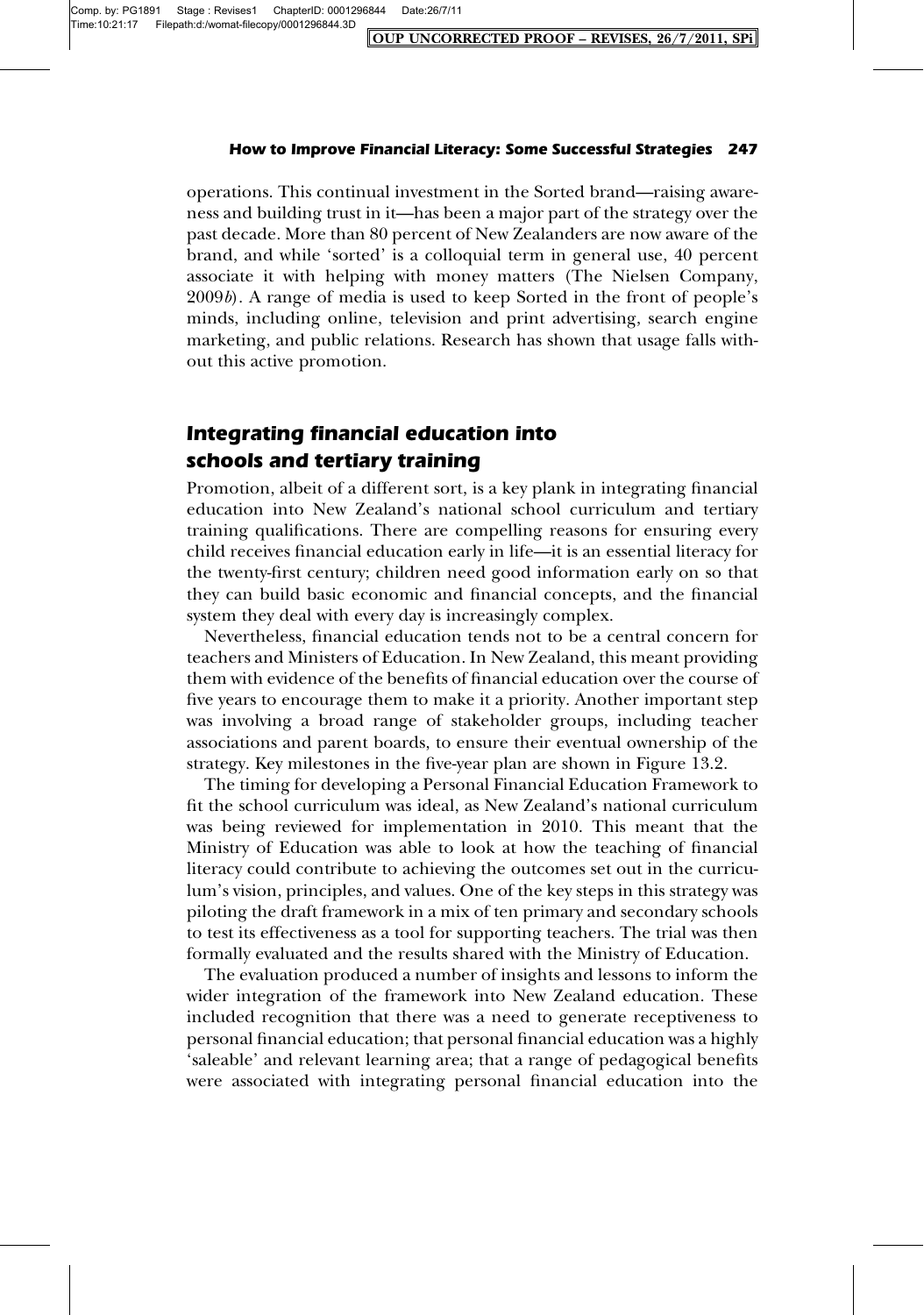



Source: Authors' calculations; see text. Source: Authors' calculations; see text.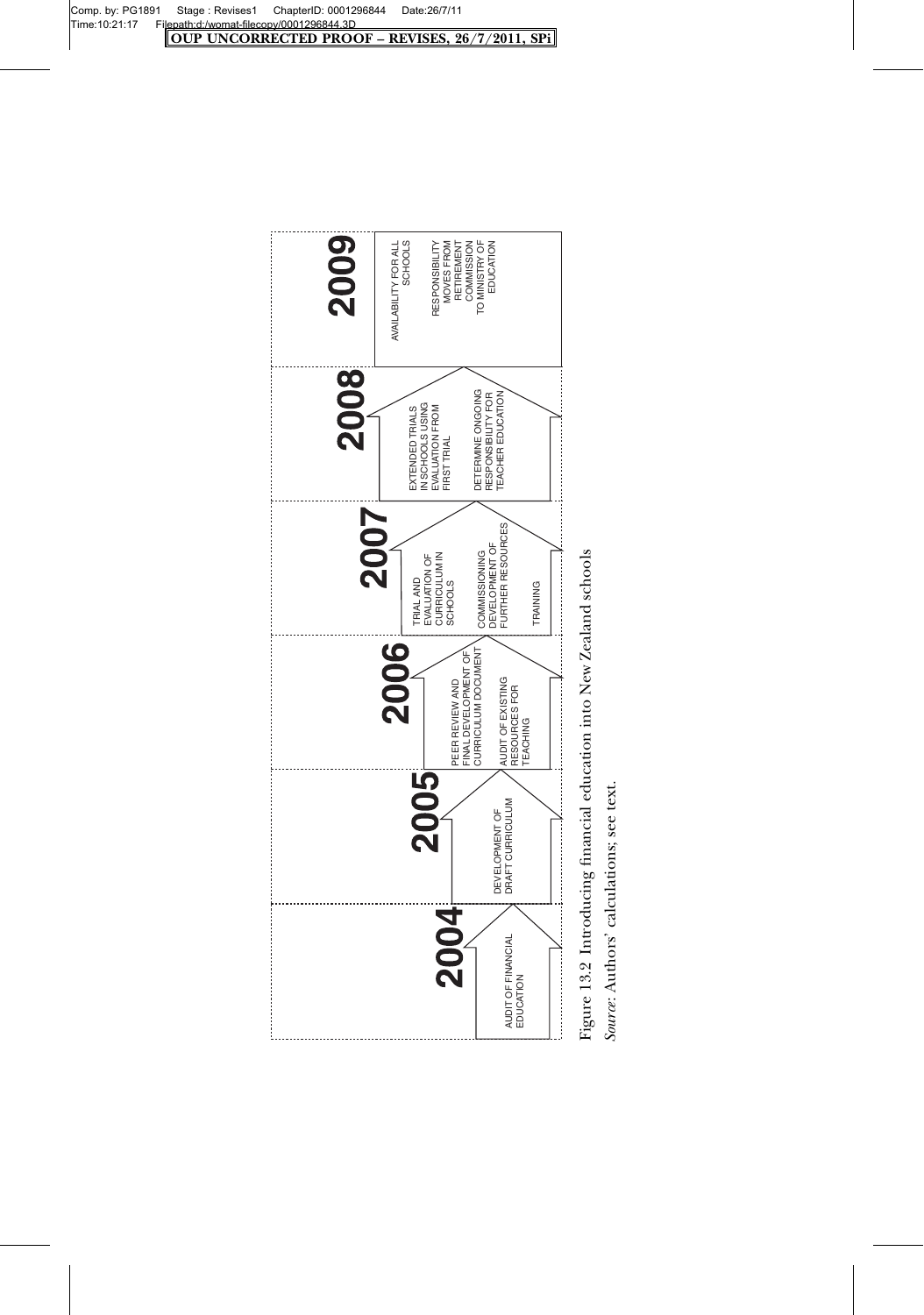curriculum; and that the trial provided an effective model for successful professional development (Martin Jenkins, 2009). Another important step, as described earlier, was drawing on private-sector support for the strategy, in the form of funding for the trial from New Zealand's banks.

In 2009, responsibility for personal financial education in schools moved from the Retirement Commission to the Ministry of Education, and teaching resources were made available to all schools. From 2011, personal financial education is being integrated into school programs in language, social studies, mathematics, and technology for years 1–10. While the framework forms part of the curriculum, it is still not mandatory, which presents a challenge. New Zealand schools are self-managing, which means they must follow the national curriculum but, within it, they are able to design learning programs to meet their students' particular needs and aspirations. It is essential that the program is now promoted, so that schools and teachers are motivated to adopt it.

Implementation of the program will be monitored by New Zealand's Education Review Office, the government agency responsible for evaluating and reporting publicly on the education in all schools. It will also be measured in the OECD's 2012 Program for International Student Assessment (PISA), which will include a financial education component to evaluate the level of mathematical literacy and skills applied to financial issues of students.

Because financial education has not been available through the school system until now, there are many young people who have left or are leaving school without the necessary skills and information to make informed and wise decisions about money. New Zealand has looked to trade or technical training and pre-employment courses (foundation education) to fill this gap. While the national qualifications framework recognized sixteen personal financial management topics (unit standards), there was a lack of teaching resources for these. The chosen strategy was to develop resources for seven topics and make them freely available to industry training organizations and tertiary institutions. A deliberate decision was made to involve all the organizations critical to the success of this strategy early on in the process and keep them involved throughout. This included the New Zealand Qualifications Authority, the Tertiary Education Commission, industry training organizations, private training establishments, unions, and employers. All could see the need for financial education, so it was a matter of turning this recognition into active participation and commitment.

With the support of all of the above organizations, various resources were launched in late 2009, linked to the seven unit standards. Considerable efforts are now being made to roll out these resources to key industry training organizations and other tertiary institutions. Take-up of the unit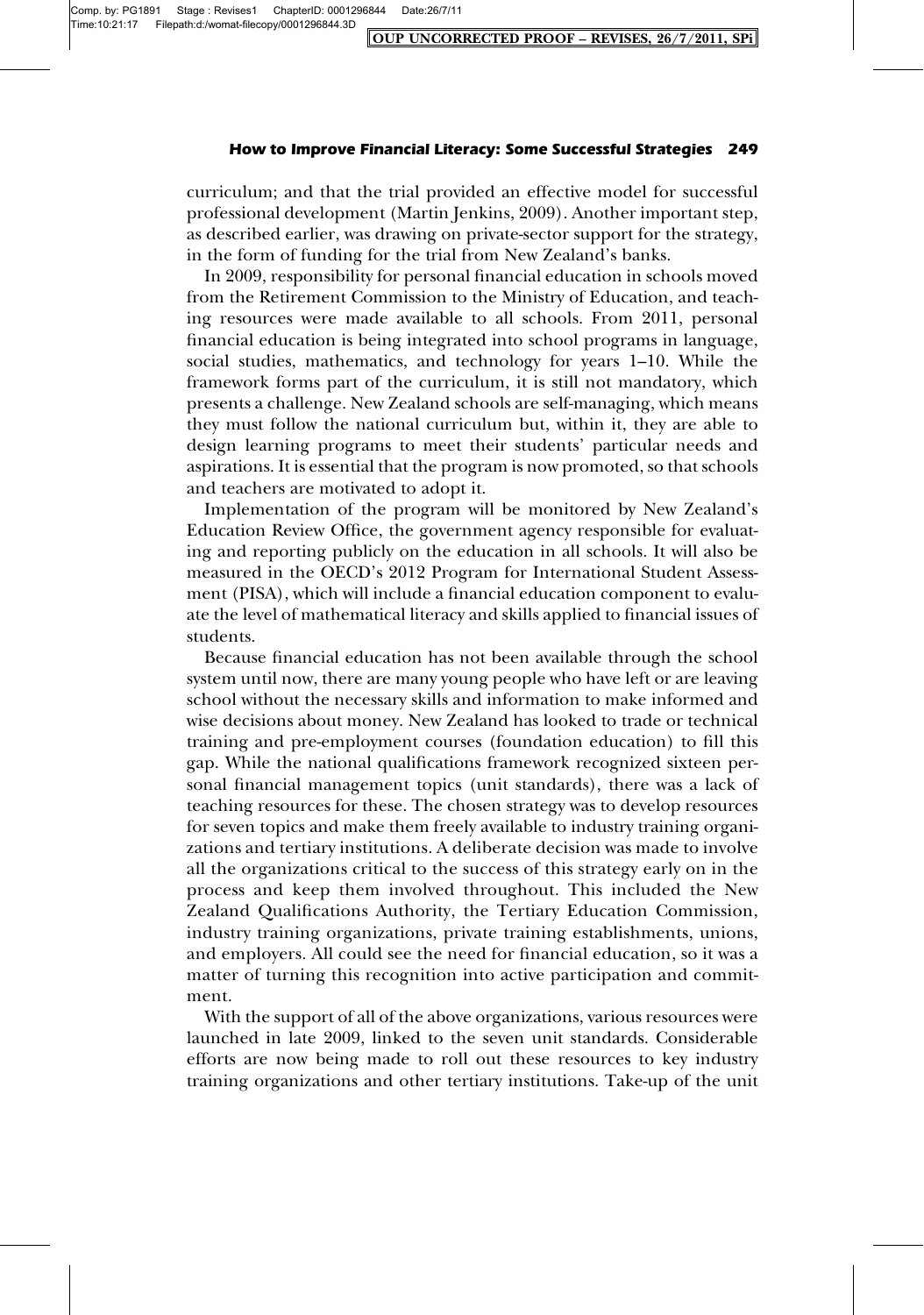standards will be formally evaluated this year. Once again, promotion is a key issue.

## Reaching the indigenous population

Reaching New Zealand's Maori people is a strategy still under development. Yet work carried out in recent years with Te Puni Kōkiri (the Ministry of Māori Development) and the largest South Island tribe, Ngai Tahu, offers some directions. Ma¯ori make up around 15 percent of the population and have been a traditionally hard-to-reach audience for financial education. They are a relatively young population, with a median age of 22.7, compared with 35.9 years for New Zealanders as a whole. Only 4.1 percent of Māori are over the age of 65, compared with 12.3 percent of New Zealanders as a whole (Statistics New Zealand, 2006).

Compared to the wider population, Māori are more likely to have lower levels of financial literacy. The latest financial knowledge survey found 56 percent were in the lowest financial knowledge group, compared with 31 percent of the overall population and 24 percent of New Zealand Europeans (Retirement Commission, 2009).

Māori define themselves by their *iwi* (tribe) and *hapu* (subtribe). Whānau, or the extended family, is another important concept, embracing immediate family, relatives by marriage, and all those connected by blood ties. The initiative with the Ngāi Tahu iwi started in 2003 with the pilot of a financial education program for Māori children attending two bilingual schools. As well as focusing on the children, the program's objectives included improving financial knowledge and understanding within their whānau and providing high levels of support for personal financial education within the wider school community. The program was then extended to another five schools to further develop and test the resources, teaching methodologies, and professional development.

An independent evaluation found the program considerably raised children's knowledge about, understanding of, and interest in money. It also strengthened other components of the curriculum, such as mathematics and social studies (PricewaterhouseCoopers, 2007). Yet, engaging whānau with the curriculum and the program's concepts proved difficult. While the children gained understanding of financial concepts, there was little evidence that the program increased the level of understanding among parents and whānau. The report concluded that the nature of the community and the school, as well as the barriers for whanau, needed to be further considered, resourced, and addressed. Ngai Tahu has since rolled out a financial independence program with around seventy whanau, focusing on investment, budgeting, goal-setting, and debt consolidation.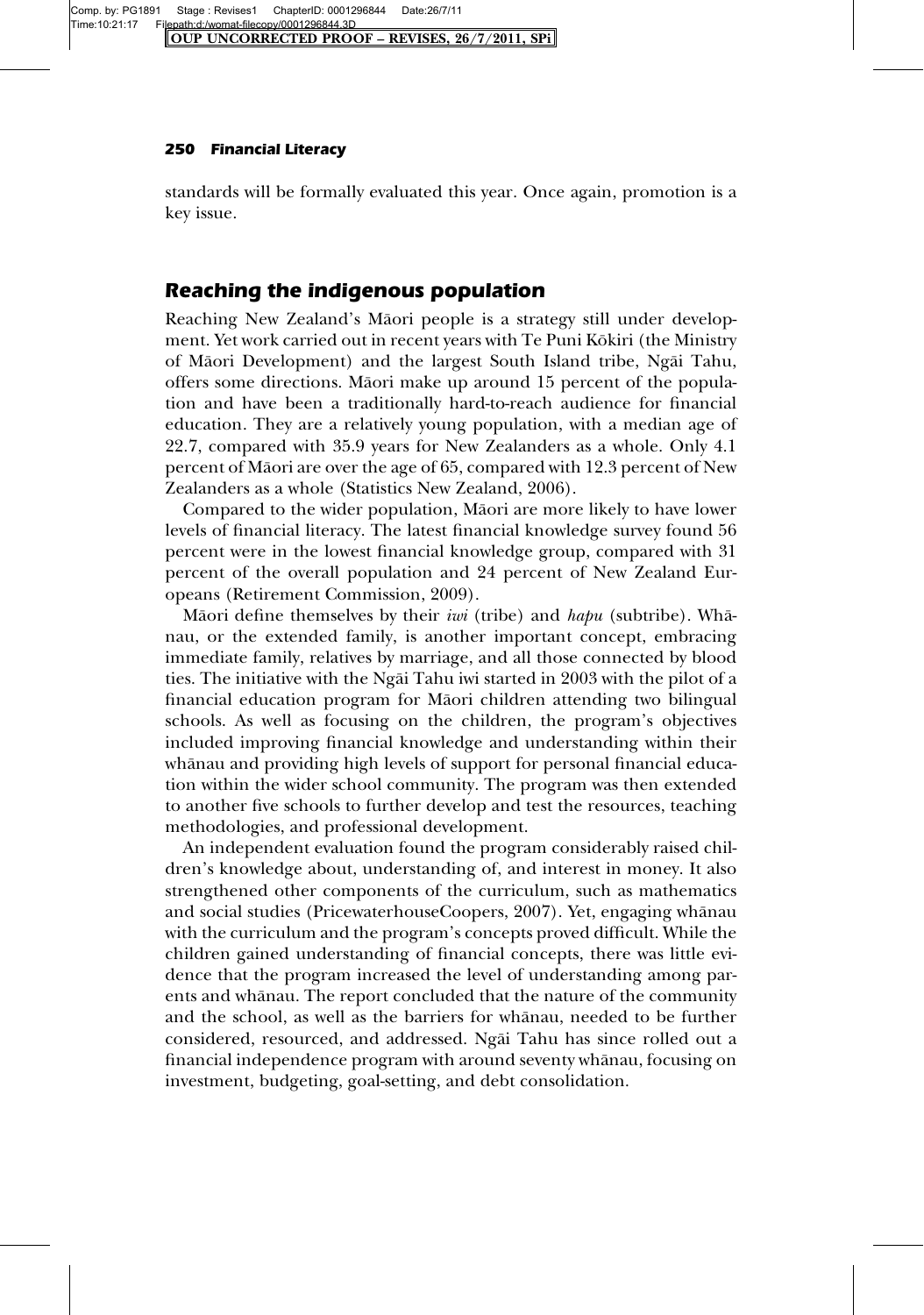These programs have been an important complement to a saving plan set up specifically for iwi members four years ago. Similar to KiwiSaver, but allowing for withdrawals for tertiary education, Whai Rawa is built around Ngāi Tahu's guiding principle—'for us and our children after us'. The plan is seen as a way of securing the future of the iwi and distributing wealth that came initially from a financial settlement with the Crown for historical breaches of the 1840 Treaty of Waitangi, and from the business activities that have followed. In 2010, Ngai Tahu plans to survey the financial knowledge of its members, possibly making it the first group of indigenous people in the world to do so. The survey will be modeled on the national adult financial knowledge survey, which will enable benchmarking against national results and, if it is repeated, comparison over time. It will also help the iwi to identify particular areas where financial education initiatives need to be focused in the future.

The challenge now is to deliver financial education to Maori throughout the country. The Retirement Commission has set up an advisory committee to develop a five-year strategy and action plan by end-2010. The committee draws together a mix of stakeholders from government agencies, financial and education sectors, and the community, balancing representation with strategic thinking skills. While many Maori do currently and in the future will access financial education via the mainstream, what is clear is that, like other groups, Māori need a pathway to information that is relevant to them and that they can trust. Traditional values, such as collectivism, are still powerful within Māoridom and could play a part in promoting modern-day financial literacy. Other concepts such as manaakitanga (respect for hosts or kindness to guests), aroha (compassion), and whanaungatanga (kinship) could also provide some levers.

Initial work suggests that resources will need to be further developed so that they resonate more with Māori, for example drawing on Māori paradigms and reflecting faces Māori regard as influential. While Ngāi Tahu has chosen to work through iwi groups and whanau, not all Maori are linked into these structures. This suggests that schools, community groups, and other networks (including social media) will need to play a part in delivery. The action plan is likely to start small and then build incrementally over five years.

## Evaluating effectiveness

So are these and other strategies for financial education having an impact on the financial literacy of New Zealanders? Monitoring and evaluation make up the third strand of the National Strategy for Financial Literacy. These are important in finding out what has worked, or not, and why, and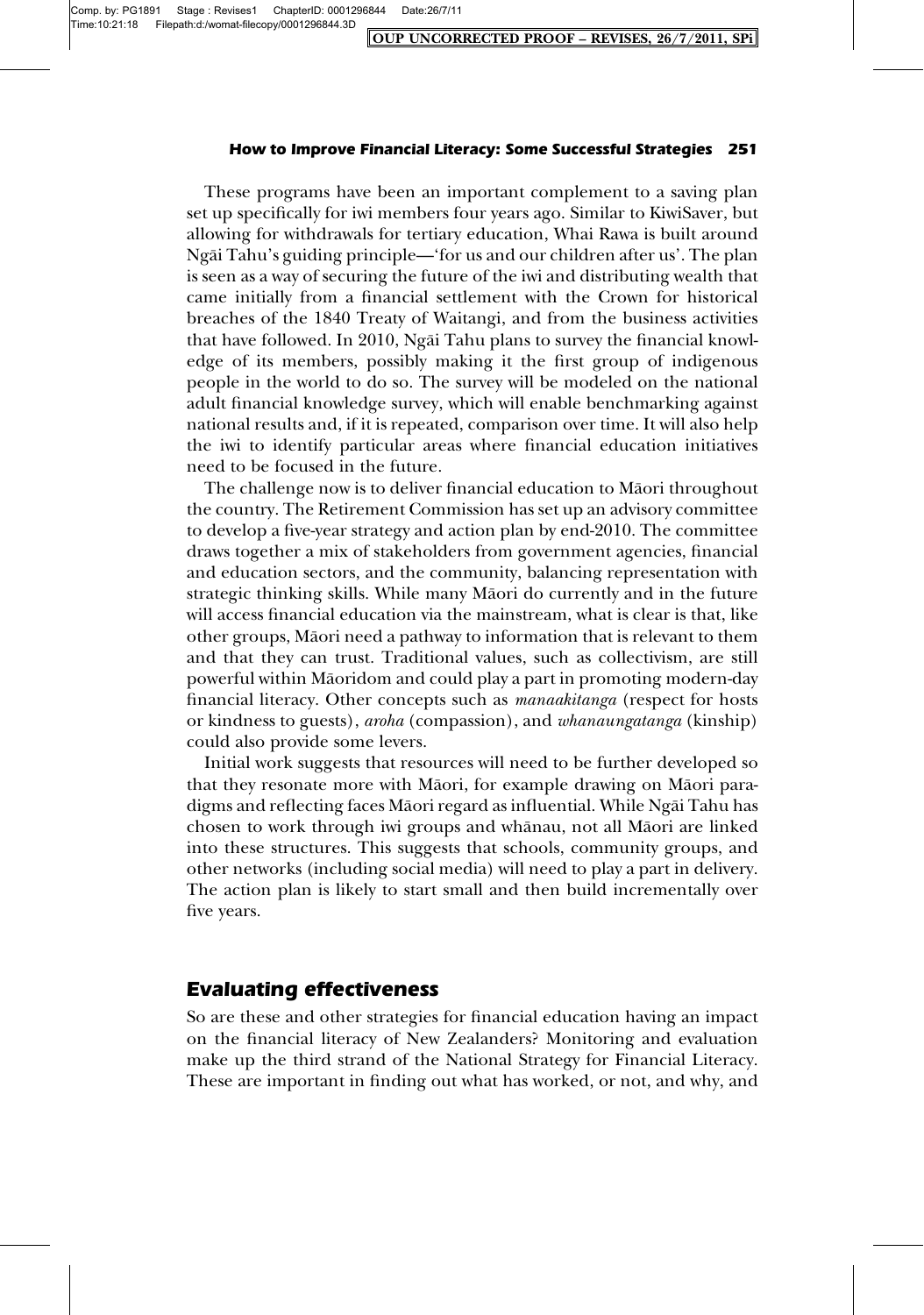identifying lessons for how financial education can best be developed in future.

As noted earlier, New Zealand is one of the few countries to have measured financial literacy standards at a national level, with a benchmark survey of adult financial knowledge in 2005/6, repeated in 2009. These surveys have set the country on the track for long-term monitoring at a high level and over time will build up a valuable resource. The first survey found that while people's financial knowledge was reasonable overall, many did not understand some key financial concepts (Retirement Commission, 2006). This helped several groups develop and provide more useful information on topics such as managing debt through loan consolidation, the effect of compound interest on saving, and choosing a mortgage and managing mortgage debt. The second survey (Retirement Commission, 2009) found the population's financial knowledge had improved in the intervening three years, with more people having a high level of knowledge (43 percent compared with 33 percent). But there had been little change in the number of people with a low level of knowledge (31 percent compared with 33 percent).

One of the early indicators from these results is that it may be more difficult, and may take more time, to improve financial knowledge from a low base. Financial education and information alone may not be enough to improve the position of those with low financial knowledge. For example, basic literacy and numeracy skills may also need attention.

Evaluation is also happening at program level as noted in several places in this chapter. For example, the impact of Sorted on New Zealanders' personal financial management is gauged in a number of ways. The website's impact is measured through visits, user sessions, and demographics. These site statistics are then complemented with online surveys, general market research, and advertising cost-effectiveness measures.

In New Zealand, as in other countries, there is scope to enhance evaluation. New Zealand is an active participant in international moves to improve evaluation of financial education programs, with the Retirement Commissioner chairing the OECD's subgroup on the subject. During 2010, a set of draft guidelines, developed by the subgroup, will be sent to member countries of the International Network of Financial Education for endorsement. New Zealand will test these on three different programs with the aim of ensuring that all programs are evaluated using common standards. Having a common set of guidelines will allow comparison of what works, for which groups, in which circumstances. But as independent researcher, Alison O'Connell (2009) pointed out recently in a paper for the New Zealand Government's Capital Market Development Taskforce, evaluation is inherently difficult: 'A simple model of financial education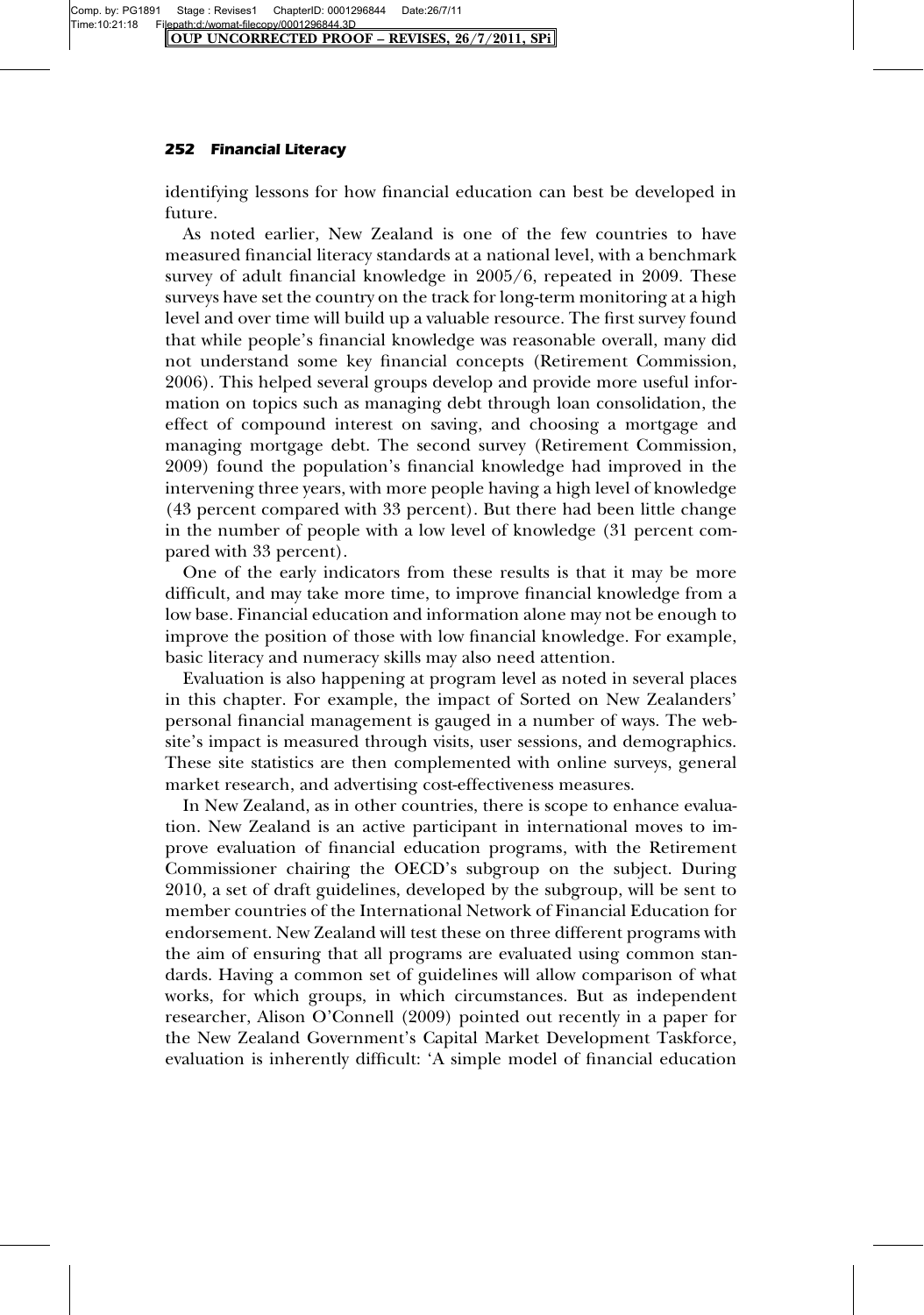leading to greater financial literacy leading to improved financial wellbeing has not been proved.'

Drawing on her work with the Retirement Commission, O'Connell suggested that three principles should be kept in mind when considering financial literacy policy and practice. First, financial literacy is complicated and multifaceted. It is likely that different types of financial education work in different ways for different people to improve different skills on the financial literacy spectrum. Second, because the effectiveness of financial education is unlikely to be proven in a simple causal way, policymakers should be realistic in their expectations about the benefits of financial education and the impacts of improved financial literacy. And finally, financial literacy is part of the policy mix, with other approaches to improving personal financial well-being.

## Conclusion

Financial education is all-encompassing, touching different parts of people's lives at different times and in different settings. This means strategies for improving financial literacy must be multipronged and multilayered.

This chapter outlines five strategies that are having some success in lifting New Zealanders' financial literacy: the development of a national strategy for financial literacy, the pursuit of public–private partnerships, the choice of a website supported by ongoing promotion as a fundamental tool for lifting financial literacy, the integration of financial education into schools and tertiary training, and reaching New Zealand's indigenous Maori population. Common elements running through these include the benefits of collaborating across the public, private, and not-for-profit sectors, ensuring ownership of financial education is rooted in different parts of the community. There is also a continuous need for quality resources that people understand and can connect with. And last, it is essential to undertake promotion efforts to the general population, government ministers, teachers, employers, or unions.

Above all, financial literacy needs a champion. New Zealand is fortunate in having an independent government agency with the primary objective of promoting financial literacy.

## References

Colmar Brunton (2008). 'Sorted Materials Evaluation,' Working Paper prepared for the Retirement Commission. Wellington, New Zealand: Colmar Brunton.